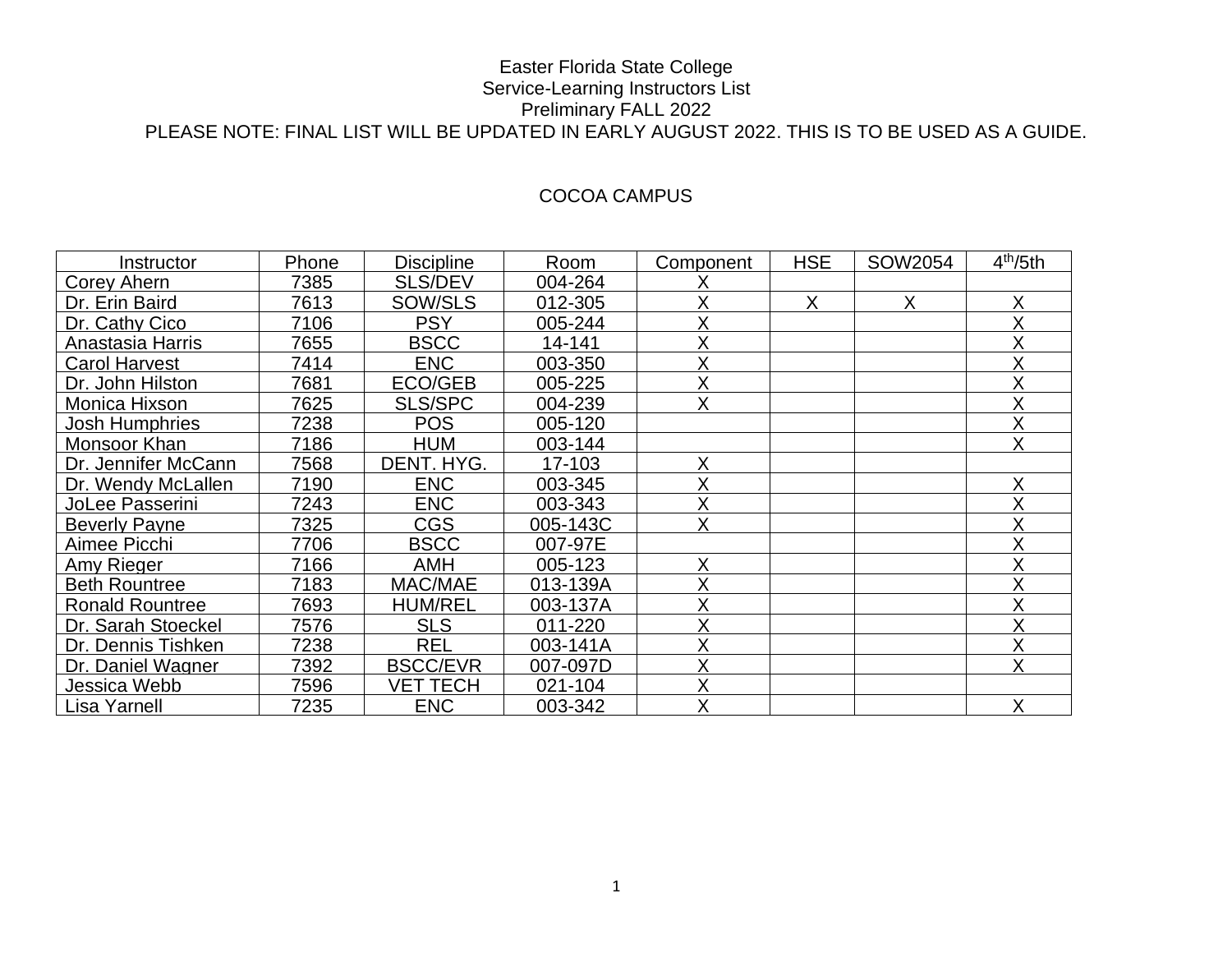| Instructor               | Phone | <b>Discipline</b> | Room     | Component               | <b>HSE</b>     | SOW2054 | 4 <sup>th</sup> /5th    |
|--------------------------|-------|-------------------|----------|-------------------------|----------------|---------|-------------------------|
| <b>Anthony Akers</b>     | 5685  | <b>HUM</b>        | 007-341  | Χ                       |                |         | Χ                       |
| Marina Baratian          | 5662  | PSY/SOW           | 007-333  | X                       |                | X       | X                       |
| Dr. Artie Chambers       | 5590  | <b>SPC</b>        | 001-220C | $\sf X$                 |                |         | $\sf X$                 |
| George Chen              | 5705  | <b>ENC/PREP</b>   | 001-216A | X                       |                |         | X                       |
| <b>Kim Coluccio</b>      | 5542  | <b>EDF</b>        | 002-215D | $\overline{\mathsf{x}}$ |                |         | $\overline{X}$          |
| <b>Shannon Dexter</b>    | 7635  | <b>MAC</b>        | 007-327  | X                       |                |         |                         |
| <b>Billy Fried</b>       | 5138  | EVR/OCE           | 005-138A | X                       |                |         | X                       |
| Tonia Graham             | 5695  | SOW/CCJ           | 007-357  | $\overline{\mathsf{x}}$ | $\overline{X}$ |         | $\overline{X}$          |
| Thomas Highsmith         | 5541  | MAN/PAD           | 001-216  | X                       |                |         |                         |
| Lianne Kagunda           | 5541  | <b>JPN</b>        | 001-216  | $\overline{\mathsf{X}}$ |                |         | X                       |
| Barbara Kennedy          | 5591  | CLP/PSY           | 001-126  | X                       |                |         | X                       |
| John Klein               | 5744  | <b>AMH</b>        | 007-357  | X                       |                |         | X                       |
| <b>Sharon Kline</b>      | 5702  | PSY/CLP           | 007-337  | $\overline{X}$          |                |         | X                       |
| Marika Koch              | 7249  | EDF/EME           | 002-215E | $\overline{X}$          |                |         | X                       |
| Penny McDonald           | 5646  | <b>BIO</b>        | 005-143  |                         |                |         | X                       |
| <b>Brian McLellan</b>    | 5745  | <b>ENC</b>        | 001-2200 | X                       |                |         | X                       |
| Amanda Newton            | 5750  | <b>BSCC</b>       | 005-111B | X                       |                |         | X                       |
| Olivia O'Hara            | 5541  | <b>SLS</b>        | 001-216  | X                       |                |         | $\sf X$                 |
| Maria Parnell            | 5726  | SLS/SPC           | 001-216C | $\overline{\mathsf{x}}$ |                |         | $\overline{\mathsf{X}}$ |
| Karen Peterson           | 5663  | CGS/COP           | 007-342  | $\overline{X}$          |                |         | $\sf X$                 |
| Margaret Ringhoff        | 7834  | <b>BSCC</b>       | 002-156  |                         |                |         | Χ                       |
| Lynn Spencer             | 5680  | <b>HUM/ART</b>    | 007-336  | $\mathsf{X}$            |                |         | X                       |
| Dr. Ashley Spring        | 5935  | <b>BSCC</b>       | 005-142  |                         |                |         | X                       |
| <b>Ronald Vanderveer</b> | 5647  | <b>BSCC</b>       | 005-235  | $\sf X$                 |                |         | X                       |
| Patricia Wallace         | 7307  | <b>PSY</b>        | 007-343  | $\overline{\mathsf{X}}$ |                |         | $\overline{X}$          |
| Dr. Holly Wendel         | 5147  | STA/MGF/MAC       | 007-318  | $\overline{X}$          |                |         |                         |
| Dr. Doug Wendel          | 7170  | <b>MAC</b>        | 007-317  | $\overline{X}$          |                |         | $\sf X$                 |
| Roger Wenninger          | 5615  | <b>REL</b>        | 007-307  |                         |                |         | $\overline{\mathsf{x}}$ |

# MELBOURNE CAMPUS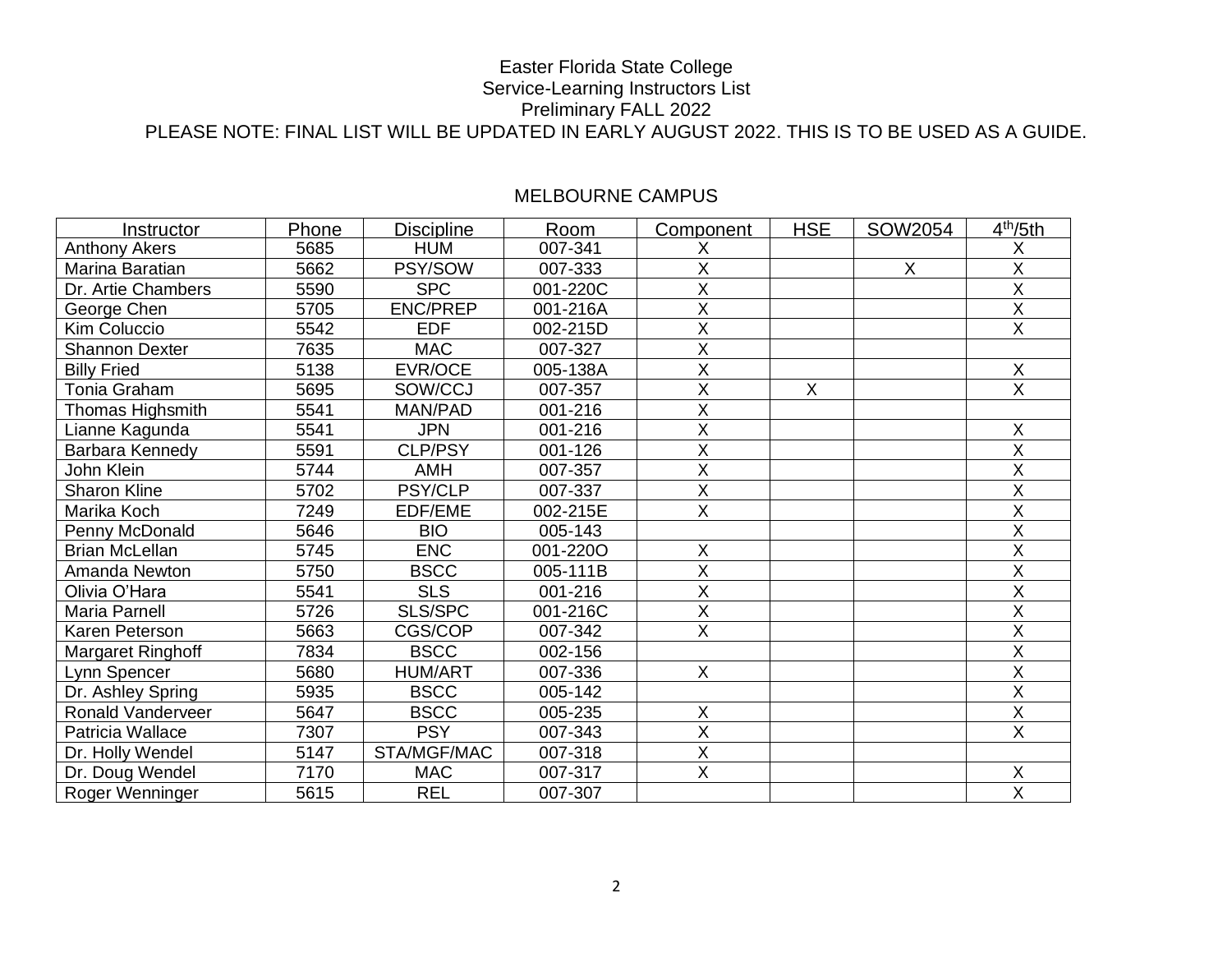| Instructor               | Phone | <b>Discipline</b>  | Room     | Component | <b>HSE</b> | SOW2054 | 4 <sup>th</sup> /5th |
|--------------------------|-------|--------------------|----------|-----------|------------|---------|----------------------|
| <b>CJ Baker-Schverak</b> | 5284  | CRW/ENC            | 002-215  | X         |            |         | Х                    |
| James Braun              | 7185  | <b>PSY</b>         | 001-319B |           |            |         | X.                   |
| <b>Billie Brown</b>      | 5219  | <b>BSCC</b>        | 002-333D | X         |            |         |                      |
| Melodee DeCoteau         | 5316  | <b>BSCC</b>        | 002-342  |           |            |         | Χ                    |
| Dr. Laura Dunn           | 5168  | <b>AMH/FIN</b>     | 002-1561 | X         |            |         |                      |
| Dr. Sharon Evans         | 5245  | <b>PSY</b>         | 002-156  |           |            |         |                      |
| John Fitzgerald          | 5245  | <b>CLP</b>         | 002-156  |           |            |         |                      |
| <b>Andrew Forbes</b>     | 5159  | <b>ENC</b>         | 002-216  | X         |            |         | Χ                    |
| Elaine (Sophia) Fowler   | 5243  | <b>ENC</b>         | 002-228  |           |            |         |                      |
| Anthony Haman            | 5149  | <b>POS</b>         | 002-216  |           |            |         | Χ                    |
| Dr. Sara Hoskin          | 5365  | <b>SYG</b>         | 002-175F |           |            |         |                      |
| Dr. Donna lannotti       | 5295  | <b>CHM</b>         | 002-353B | X         |            |         | Χ                    |
| Rachel Johnson           | 5237  | <b>ENC</b>         | 002-225  |           |            |         |                      |
| Mark McBride             | 5165  | <b>SLS</b>         | 002-223  | X         |            |         | Χ                    |
| Dale McGinnis            | 5185  | EVR/OCE            | 002-341  | X         |            |         | Χ                    |
| Dr. Holly McKnight       | 5355  | <b>EDU</b>         | 002-156K | Χ         |            |         | X                    |
| Karyn Ott                | 5206  | <b>HUM/SOW/SLS</b> | 002-156G | Χ         | X          | X       | Χ                    |
| <b>Susan Phillips</b>    | 5289  | <b>BSCC</b>        | 002-338E | Χ         |            |         | Χ                    |
| <b>Patrick Richards</b>  | 5216  | AMH/EUH            | 002-220  | X         |            |         | Χ                    |
| David Shedrow            | 5356  | <b>CGS</b>         | 001-322B | Χ         |            |         | Χ                    |
| <b>Carrie Wells</b>      | 5236  | <b>ENC</b>         | 002-226C | Χ         |            |         | Χ                    |
| John Wiggins             | 7057  | <b>CGS</b>         | 001-210P | Χ         |            |         |                      |

# PALM BAY